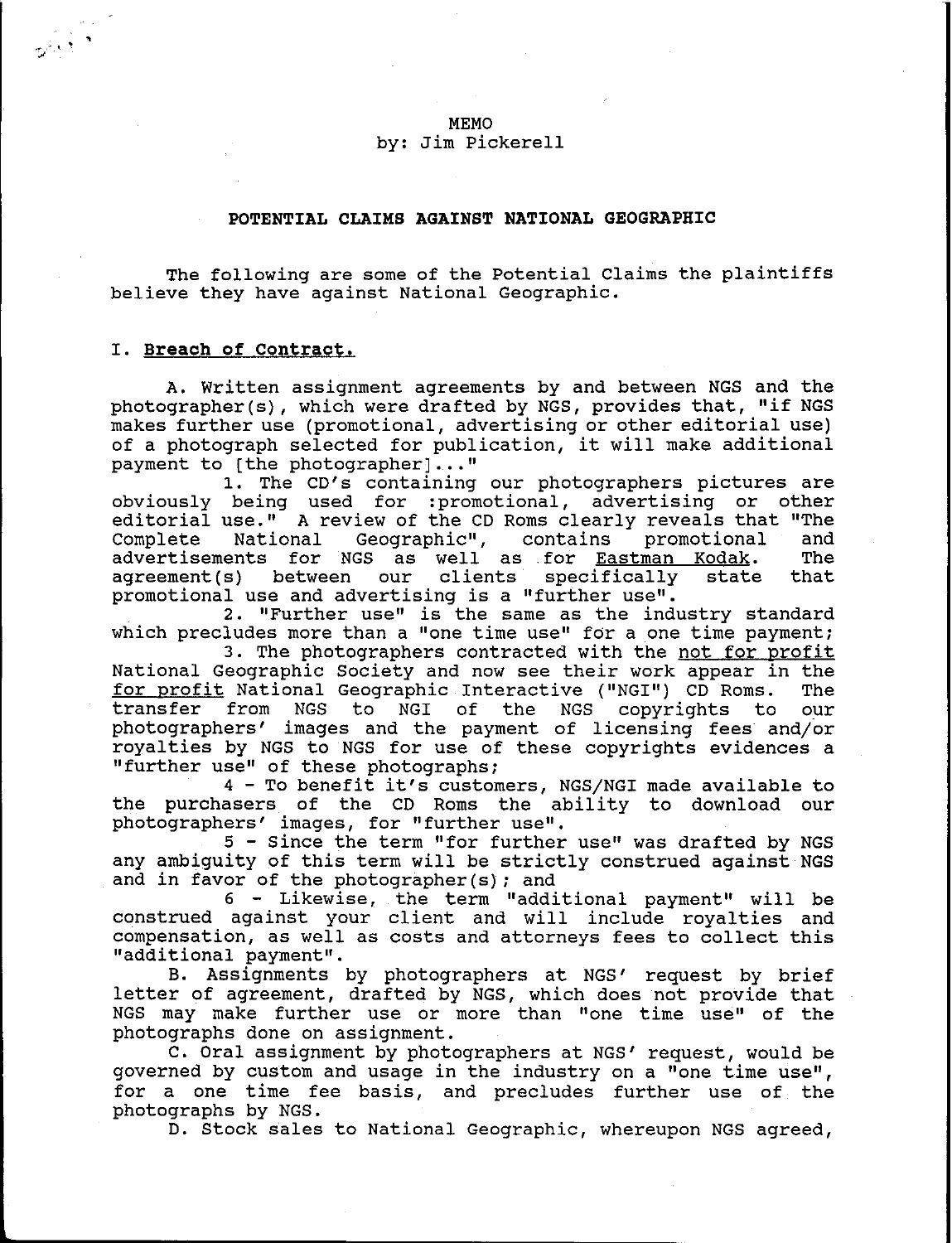by acceptance of an invoice from the stock photo agency, which was the photographer's agent for that purpose, that NGS would only use photographs for a specific purpose. Therefore, NGS only had rights which were specifically permitted to NGS, which did not include reproduction of the photograph electronically onto a CD Rom for worldwide distribution.

E. stock sales without invoice. The custom and usage in the industry provides that NGS would have a "one time use", for a one time fee, for each photograph provided by stock photographers or stock photo agencies.

F. Even if NGS would be permitted to reproduce these photographs on a CD Rom, NGS is authorizing, without restriction, purchasers of the CD Rom, to download these photographs for further and unlimited use by the customer.

#### II. Unjust Enrichment

 $\mathcal{L}^{(k+1)}$ 

A. Assignment of photographers by NGS would be governed by custom and usage in the industry for a "one time use", for a one time payment and preclude further use of the photographs by NGS without additional compensation.

B. The photographers assigned rights to their copyright of the photograph submitted to the not for profit NGS based upon the not for profit NGS representation that NGS would make a one time use of the photograph. This assignment of copyright allowed NGS to This assignment of copyright allowed NGS to<br>praph for one time. This assignment by the publish the photograph for one time. photographer to NGS would never had been dona for a one time fee, if the photograph was to be transferred to the for profit NGI and used electronically in a commercial enterprise.

C. Contracts/invoices between stock photo agencies and the not for profit NGS provided for specific use of the photographs which are not transferable to any other entity.

D. The industry standard provides that fees for use of photographs are agreed to based upon the amount of usage. When additional usage is made, additional payment is required. The reuse fee is frequently higher than the original fee.

E. Photographers took assignment fees, as well as license<br>from NGS based upon a specific amount of usage. All the fees, from NGS based upon a specific amount of usage. photographers believed that they were being paid for an assignment, based upon NGS' one time use. If the photographers would have known that NGS was going to make further use of their photographs,<br>the photographers would have charged more for the initial photographers would have charged more for the assignment.

F. Photographers worked for less compensation from the not for profit NGS, than they would have for a profit making entity. No one intended that the not for profit NGS would transfer these photographs to the for profit NGI.

G. Based on their ownership and control of their images photographers had made financial arrangements, prior to the issuance of the CD Rom, for the reproduction of their images for other commercial use; i.e. marketing these images, in electronic<br>form, to school children. This arrangement provides royalties This arrangement provides royalties directly to the photographer. By NGS allowing these same images to